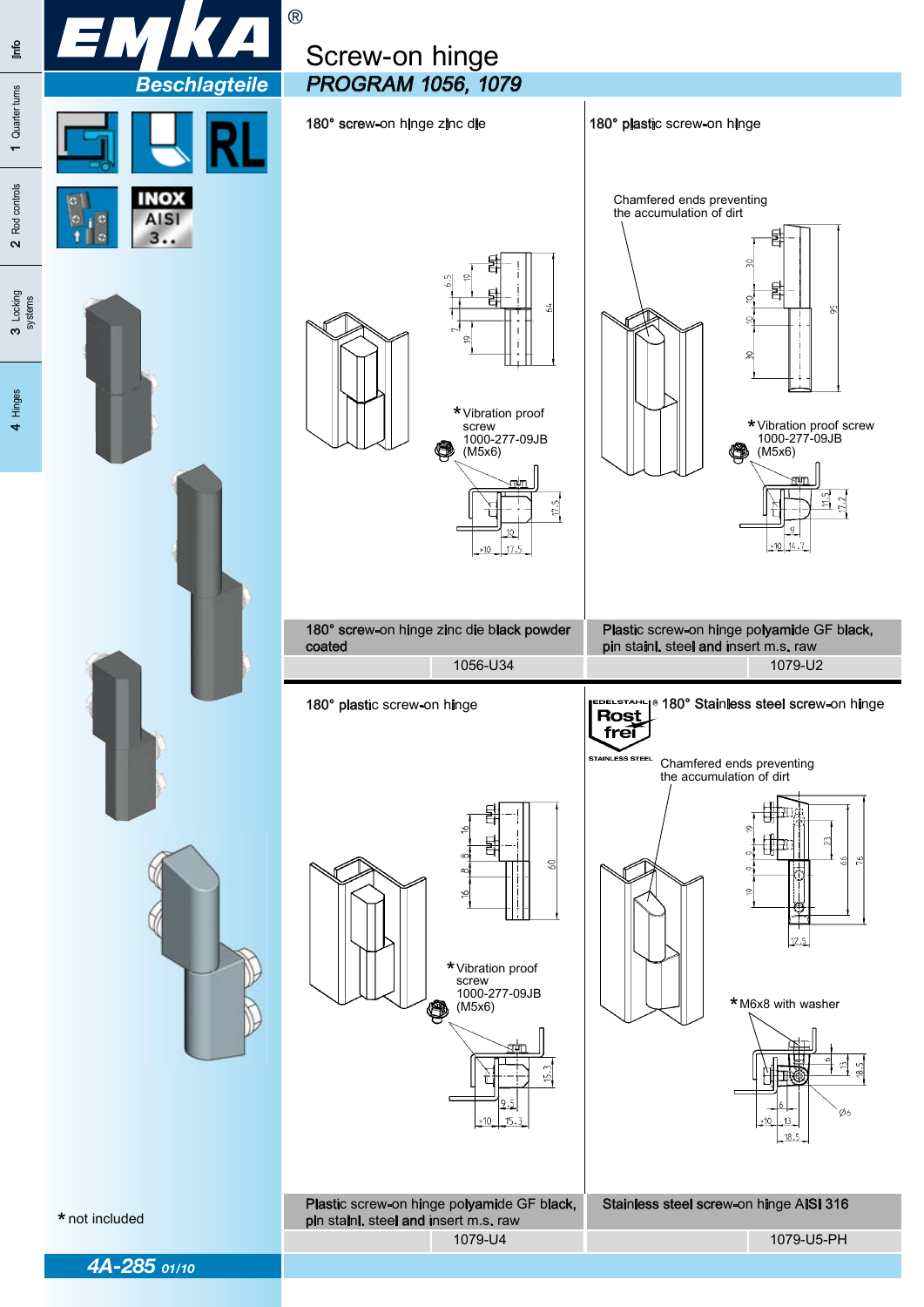## 180° hinge PROGRAM 1110

180° hinge for single cabinets for 25 mm door return





**AIS**  $3...$  **Beschla** 











180° hinge AISI 316; pin AISI 303



Ts 0.8 - 1.0 Ts 1.5 - 2.0





\* not included in the delivery

small head = DIN ISO 2009, 2010, 7046-1, 7046-2, 7047

 Further parts see page - 2D-nut 12E-120

| agteile |  |
|---------|--|
|         |  |
|         |  |

®

e<br>Line

1 Quarter turns

1 Quarter turns

3 Locking<br>systems

See General Catalog 2011 for page references you can't find in the ECHO (e.g. 1B-105). **4A-145** 

Locking screw M6 1110-U135 Countersunk screw M6 (2D-nut possible) 1110-U136 1110-U137